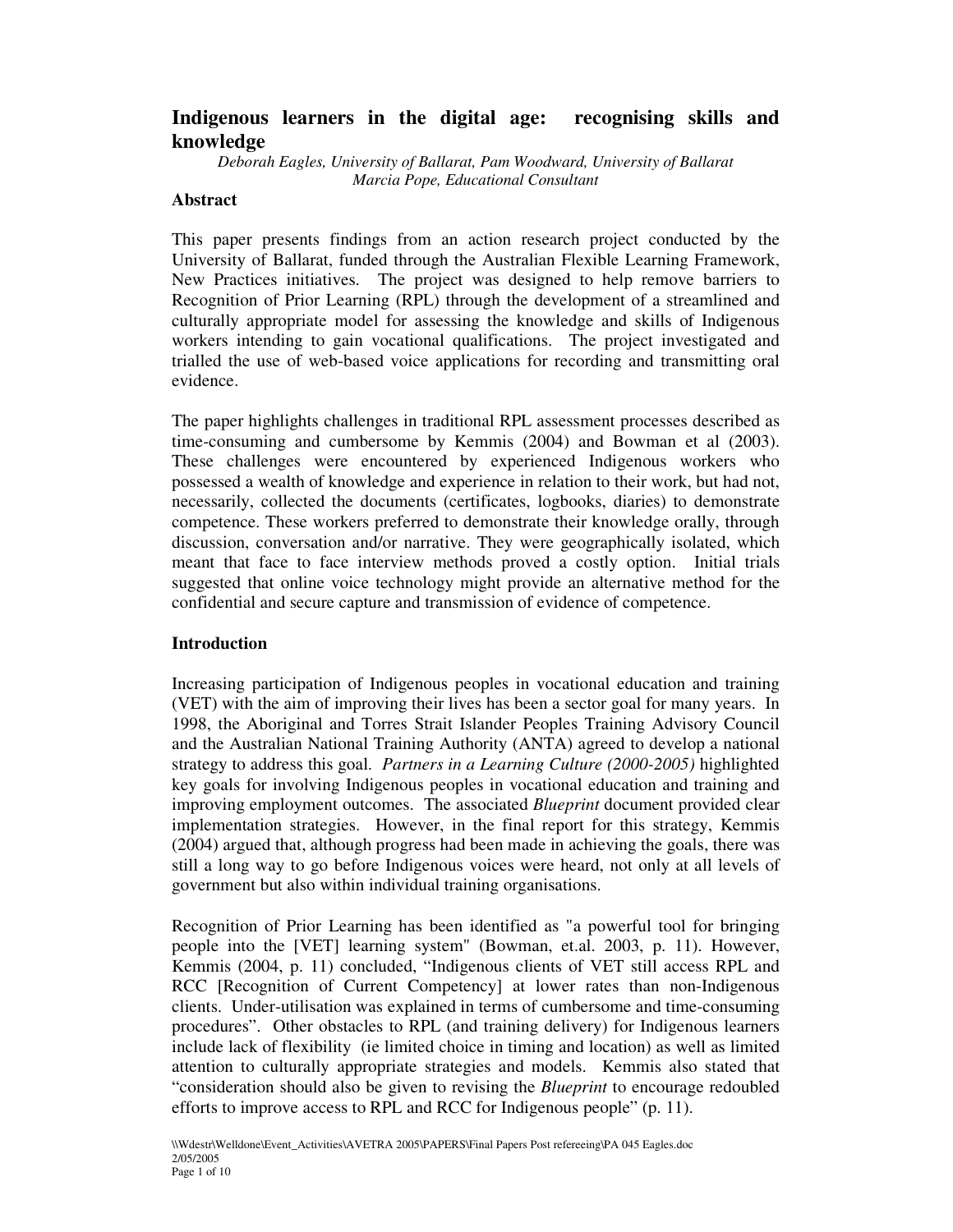Barriers to the implementation of RPL have been well-documented (Bowman et al, 2003). The process is described as "too daunting (the forms) and too time consuming, preparing the evidence too much work and they [the applicants] were often unable to locate the evidence" (p. 8). Where learners have significant pre-existing knowledge and skills, the development of an engaging, culturally appropriate, flexible, streamlined process should provide a greater chance for gaining credit and reducing training times. This could lead to increased access to job options. How then, can the RPL process be streamlined and made more flexible as well as culturally relevant to engage greater numbers of Indigenous Australians in VET?

The application of online voice technologies might begin to provide some solutions to the need for streamlined RPL processes that are flexible and culturally appropriate. These technologies may allow learners whose strengths lie in oral communication to more easily demonstrate their knowledge and skills without producing copious documents. Enabling oral evidence to be submitted may be more culturally appropriate and better engage some Indigenous learners. Daniell (2003) and Lal (2003) argued that designing online processes must be done collaboratively to ensure that cultural background is considered appropriately. This would be as true for RPL as for other learning and assessment processes. Online options can increase flexibility in the timing and venue for the RPL process (*Online Assessment Strategies and Models: Research analysis---issues and implications,* July 2003). Where learners are located a great distance from the training organisation, the confidential and secure transmission of oral evidence should also help produce a more flexible, accessible RPL option. Online voice technology has not, previously, been applied in this way.

The aim of this research project was, then, to investigate and develop an innovative model for conducting RPL that would integrate appropriate online voice technology with the potential to be more streamlined, flexible and culturally appropriate for a particular cohort of Indigenous learners employed at a remote Aboriginal family services work unit. This research was conducted collaboratively with a variety of Indigenous communities in recognition of the diversity that exists amongst these communities and to avoid potentially misleading assumptions about Indigenous learning styles.

#### **Research method**

The multifaceted action research methodology utilised for this project centred around four themes: voice technologies and web design (a flexible and streamlined process), Indigenous learning and cultural sensitivities (making the process culturally relevant), new forms of evidence (capturing, transmitting and assessing oral evidence), the pilot (testing the model in real life). Cycles of collaboration, planning, action, observation and reflection occurred often concurrently and continuously over a period of six months within a dynamic workplace context where the innovative RPL model was being developed. The progression of decisions and processes involved in developing the online model is presented diagrammatically in Figure 1, p. 4.

Due to the innovative nature of this work and the uncertainty of successful outcomes, the methodology for the research could not be prescriptive. The specific pattern within this research can be described as a cyclical process where consultation was entered into, a product, idea or discovery was produced by a team member. If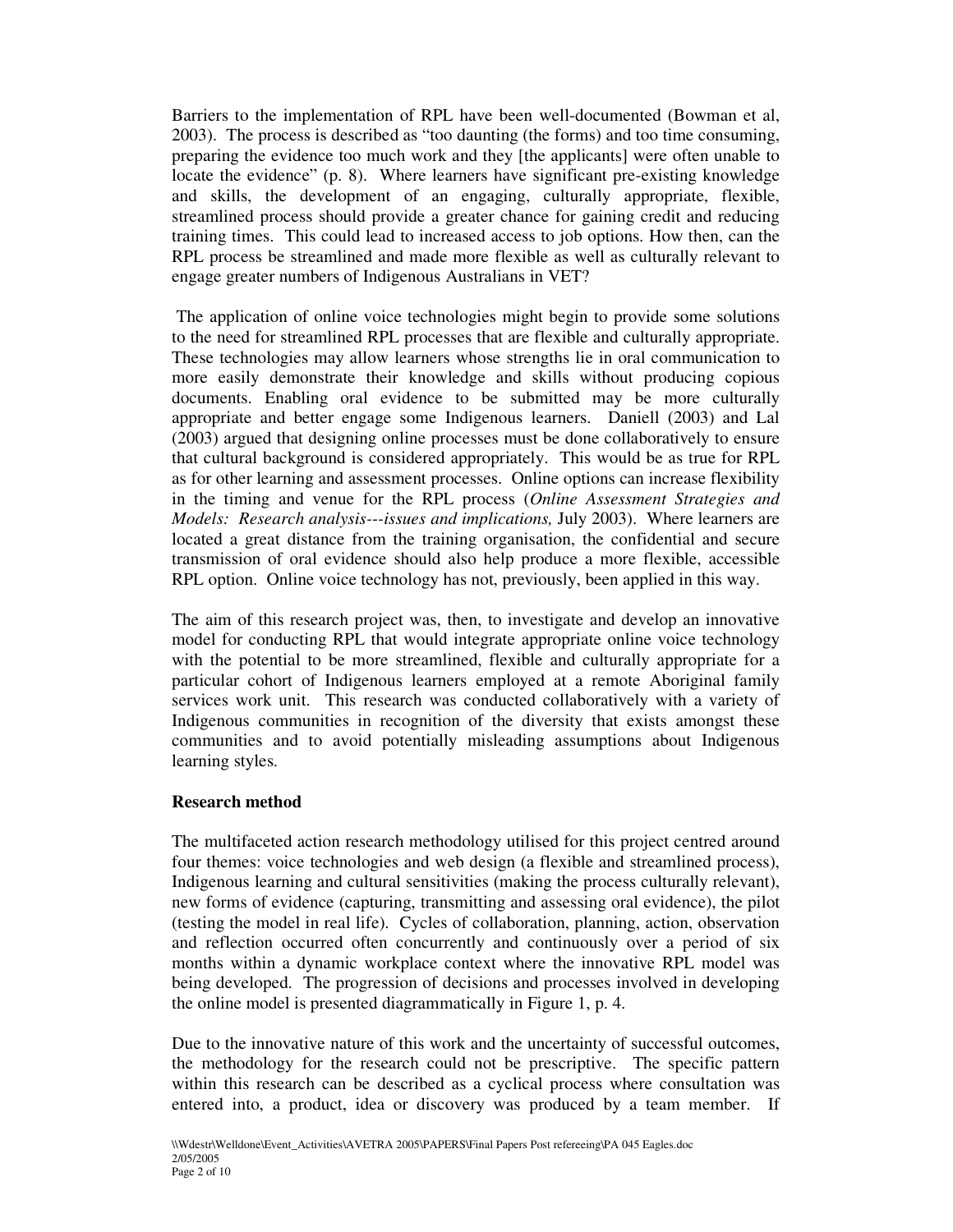appropriate, the product, idea or discovery was trialled and the outcomes presented to the team. Both the creator/s and the team then worked towards consensus about the way forward through dialogue and debate either informally (corridor chats) or formally (team meetings or discussion/interview with the evaluator who took on the role of objective observer/critical friend). Decisions regarding the contribution the outcome could make to the development of another component of the RPL model were then implemented. Critical reflection about the outcome then brought about another cycle of consultation, planning, action, observation and reflection. With this methodology, the objectives and focus of the research were continually discussed and clarified at the same time the components of the model were examined, evaluated and refined. The project evaluator was considered the primary researcher based on her status (being both 'inside' but 'external to' the team). Her work included tracking and recording the learning progress of both the team and individuals within the team.

The data generated by this research methodology took the form of evaluator notes, voice recordings and written minutes of team meetings, posted scripts and audio files from two blog (online web log) sites and reports written for the funding body.

### **Rationale for research design**

### *Voice technologies and web design*

The challenge to develop an online RPL model that was both streamlined and flexible meant scoping the technological requirements. This required a process of consultation with both the cohort and the research team to determine the capabilities required of the technology. Once the scope of the task was understood, preliminary investigations into the range of technologies available were conducted and at various points throughout the investigation, both formal and informal dialogue was engaged in to evaluate the potential of the technologies. Technology specialists were consulted and various team members assisted with trialling. The investigation of some technologies was discontinued once it was determined that they did not meet the requirements of the model. Additional technologies were then identified, trialled, evaluated and re-trialled until a satisfactory technological solution was found. Formal documentation of this process was reported in the preliminary research findings, *Indigenous Learners in the Digital Age: recognising skills and knowledge: Investigation Report* (Woodward, P. and Eagles, D., November 2004).

In the design of the RPL model, incorporating opportunities for interaction among learners, instructor and content was considered a key instructional design challenge. The goal was to make these components work together to engage learners in both the assessment process and also their further training. In this way, online technologies have the potential to replicate the classroom environment (Ally, 2004).

Early decisions about the use of the technology focussed on whether the online communication should be synchronous (in real time) or asynchronous. Although there were disadvantages to asynchronous communication for the model, the advantages outweighed the disadvantages in that the collaboration preferred by our cohort could be built into the web design of the asynchronous environment and the learner had greater control over the timing of the assessment. There was also greater useability in the web interface and embedding the assessment content was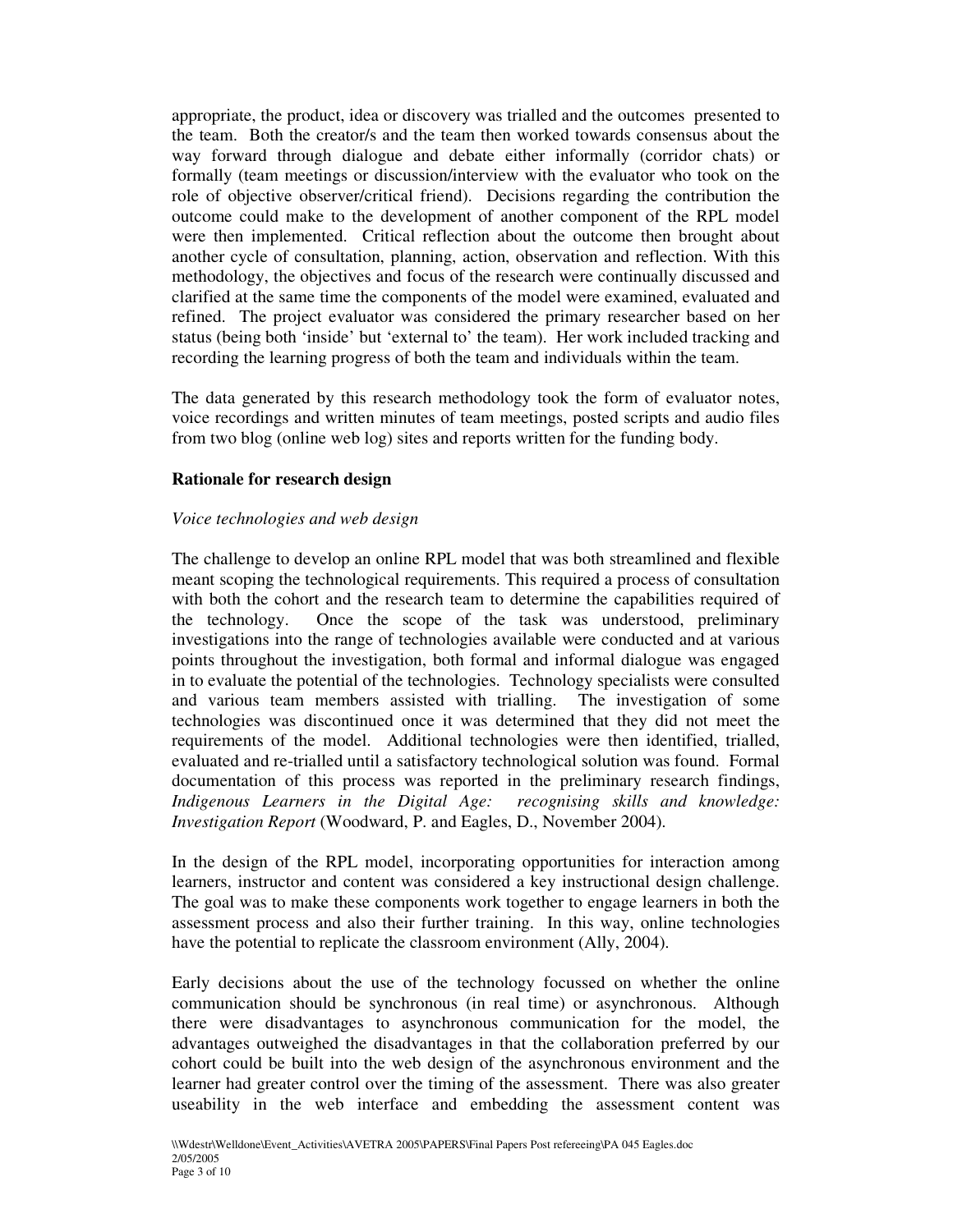straightforward. The asynchronous environment provided greater time for reflection and more control over the evidence that was submitted. High level online facilitation skills were not required by the assessor, and the challenges for security and confidentiality were more easily met. The decision to use an asynchronous online audio tool offered various levels of media interaction described as desirable by Laurillard in Ally (2004) and created the most effective online learning/assessment environment.



## **Figure 1: Progression of decisions and processes involved in online component**

*Indigenous learnings and cultural sensitivities*

Foster, as reported in Lal (2003), suggested that, despite the existence of multicultural policies and models of accommodating different cultural groups within Australian classrooms, there is a tendency for learning and teaching (and presumably assessment) to occur in ways that are designed to meet the needs of 'mainstream' Anglo-Australian culture. Although this research did not focus specifically on the learning styles of Indigenous people, the team became aware of the tendency to make assumptions about homogeneity amongst Indigenous people. Even learning and assessment strategies developed specifically for Indigenous learners are frequently designed as if 'one size fits all' (e-learning Guidelines for ATSI Learners: Access and Equity Online, 2003, p. 7). The consultation process and the research outcomes, however, reinforced the need to consider the diverse range of Indigenous learning styles in the design and construction of the RPL model. Consultations were conducted with regional Indigenous cooperatives and with one Indigenous researcher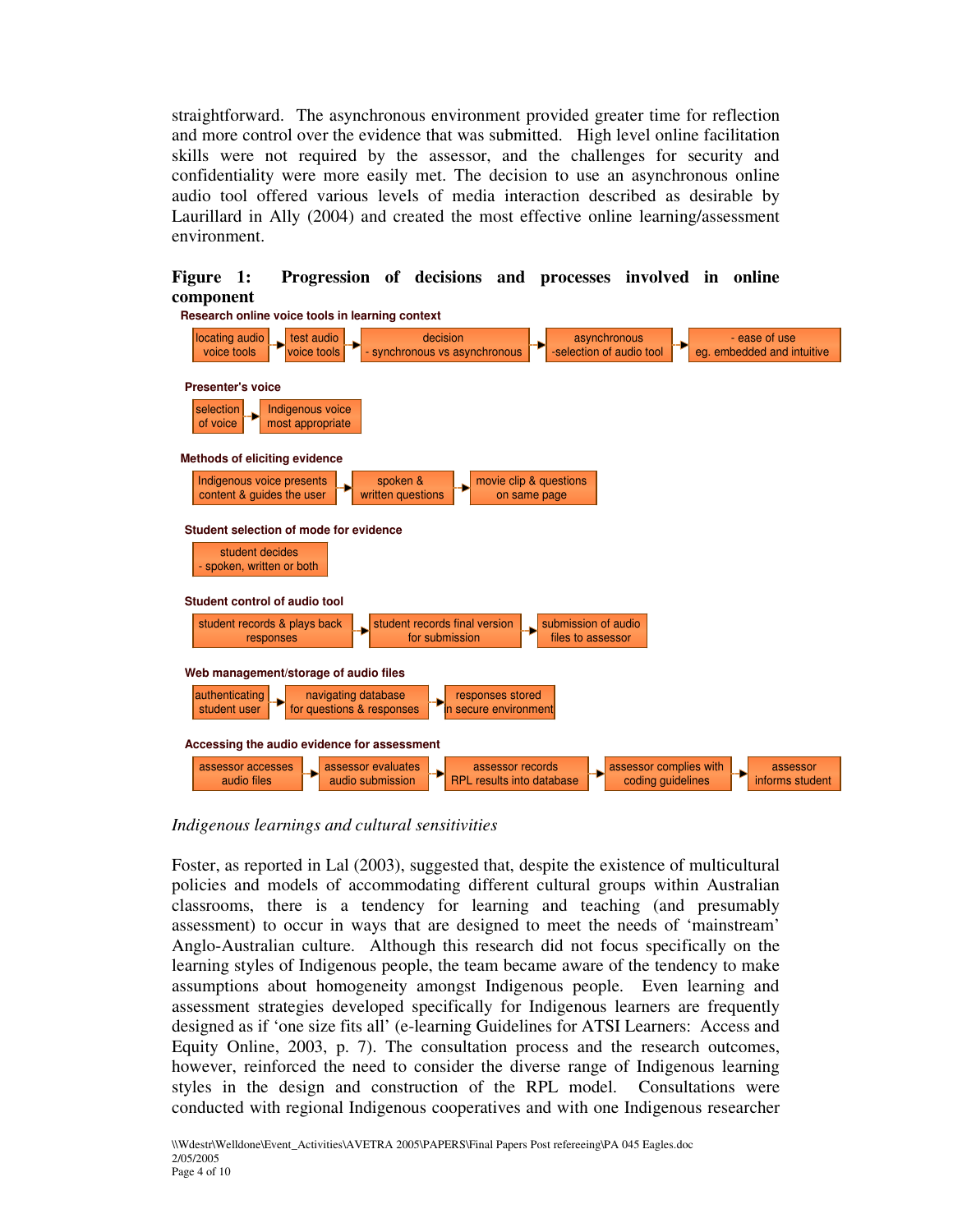who lived amongst more traditional Indigenous people. The outcomes of these consultations informed the look of the web interface (where a Wirangu woman's image welcomed learners to the site, see Figure 2), how the assessment questions were phrased, and the use of stimulus material prior to engaging in the formal assessment process. The professional nature of the trial cohort meant that professional jargon was not avoided. A plain English option was discussed but the final decision rested with the assessor who felt that knowledge of the professional language could be expected and that the jargon would not alienate the learners.

From its inception, the project was based around a belief that an option for the provision of evidence in verbal mode might be more meaningful and valuable for (some) Indigenous learners. Much research suggests that transference of knowledge takes place through oral processes including speech, story telling, song and dance. While the trial group of learners are not now living in a traditional society, they communicated the relevance of oral communication through the consultation process.

The original RPL design had included the opportunity for the learners to discuss the assessment as a group prior to submitting individual evidence. The team considered the possibility of allowing the submission of group evidence to engage in collaborative assessment, a contentious idea highlighted by Walsh (2004). This group discussion was believed to be culturally appropriate. Guidelines on Indigenous learning preferences advise that Indigenous people prefer to work collaboratively, "Indigenous learners often feel shy in one-to-one situations, preferring to learn with a group" (*Gettin' down to it! Teaching and Learning Strategies for Working with Indigenous Learners, 2004, p. 24).* The final web model did not, however, allow for collaborative assessment and the trial phase confirmed individual submission of evidence as an appropriate method. Collaboration around the stimulus material was always an option for the learners, but one that they chose not to take up within the trial.

Clear and transparent acknowledgement of Indigenous involvement in the construction of the RPL model also helped to achieve the goal of engaging Indigenous learners through an Indigenous presence.



**Figure 2. The 'Indigenous look': front page of the RPL website**

\\Wdestr\Welldone\Event\_Activities\AVETRA 2005\PAPERS\Final Papers Post refereeing\PA 045 Eagles.doc 2/05/2005 Page 5 of 10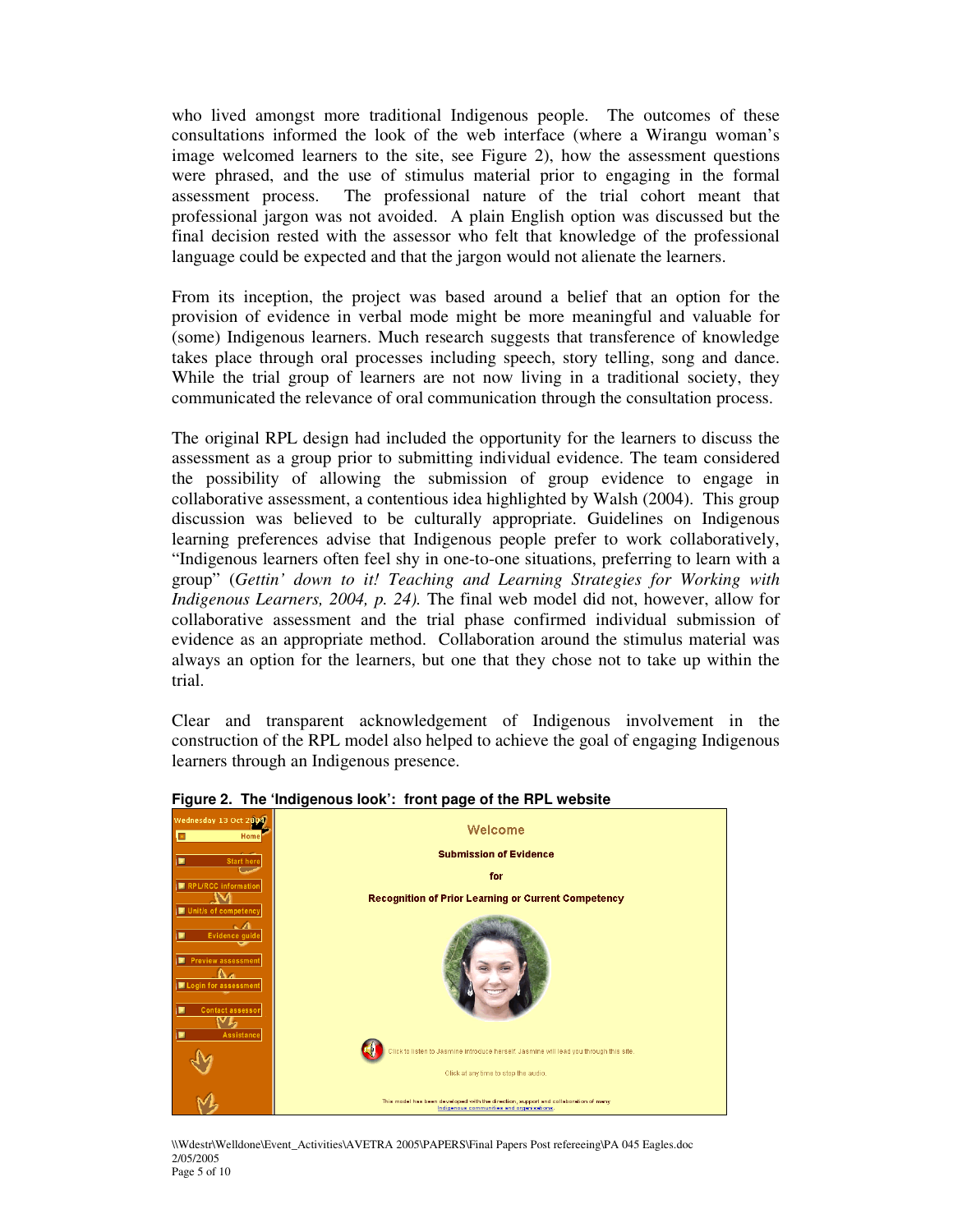### *New forms of evidence*

The provision of evidence through speaking is only one option in the RPL model, however, it is an option that all participants in the trial chose. Verbal evidence formed the basis to determine whether or not competency had been achieved. The online environment (including the presentation of the stimulus material and outline of the process) was required to support the learner so that he/she was in the best position to provide the verbal answers to questions that reflected the depth of knowledge.

This aspect of the research immersed team members in investigation and critical reflection on the value we placed on talk: speech and conversations in social and learning contexts. The team established an audio blog site to provide an experiential learning opportunity for team members. They felt they should experience using a microphone at a computer, recording their own voices and playing it back. Although all team members like to talk, most team members were either loath to listen to the sound of their own voices, or curious and a bit tentative about playback. It was a fascinating yet unsettling experience. There was no assumption that the Indigenous learners would find voice recording any easier but there was an acknowledgement from the learners themselves that they might find oral presentation less intimidating and more familiar than traditional RPL processes.

The RPL model provided stimulus material (a video clip of a racial incident during a woman's basketball game). Questions were developed around the incident and the knowledge of learners regarding how to facilitate cooperative behaviour. The questions had an audio option. Learners could listen as well as read the question. The voice tool enabled them to record their answer to the question, play back the answer, and re-record if necessary. Once the learner was satisfied that the answer reflected their knowledge, they would click on the 'send' button and the audio file was transmitted to the assessor. The assessor would make a judgement about the quality of the answer and provide feedback via email to the learner.

### *The pilot*

Prior to the pilot, the research team made a visit to the workplace (pilot site). The web designer inspected the computer resources. Learners had access to computers, a technical person for support, and good Internet connection. This visit had three valuable outcomes: it enabled the learners to 'put a face to the people', it facilitated shared understandings and it enabled observation of the multi-skilling required of these learners in their work place.

### *Pilot methodology*

The learners were given minimal direction about the web tool in the pilot context. This allowed testing of many of the features of the online model including: the intuitiveness of the web interface, use of the preview section and video clips, comprehension of the questions, management of the recording features and submission of the verbal evidence. It also allowed for the researchers to get a sense of the time required to get to the submission stage and also how much help or clarification was required.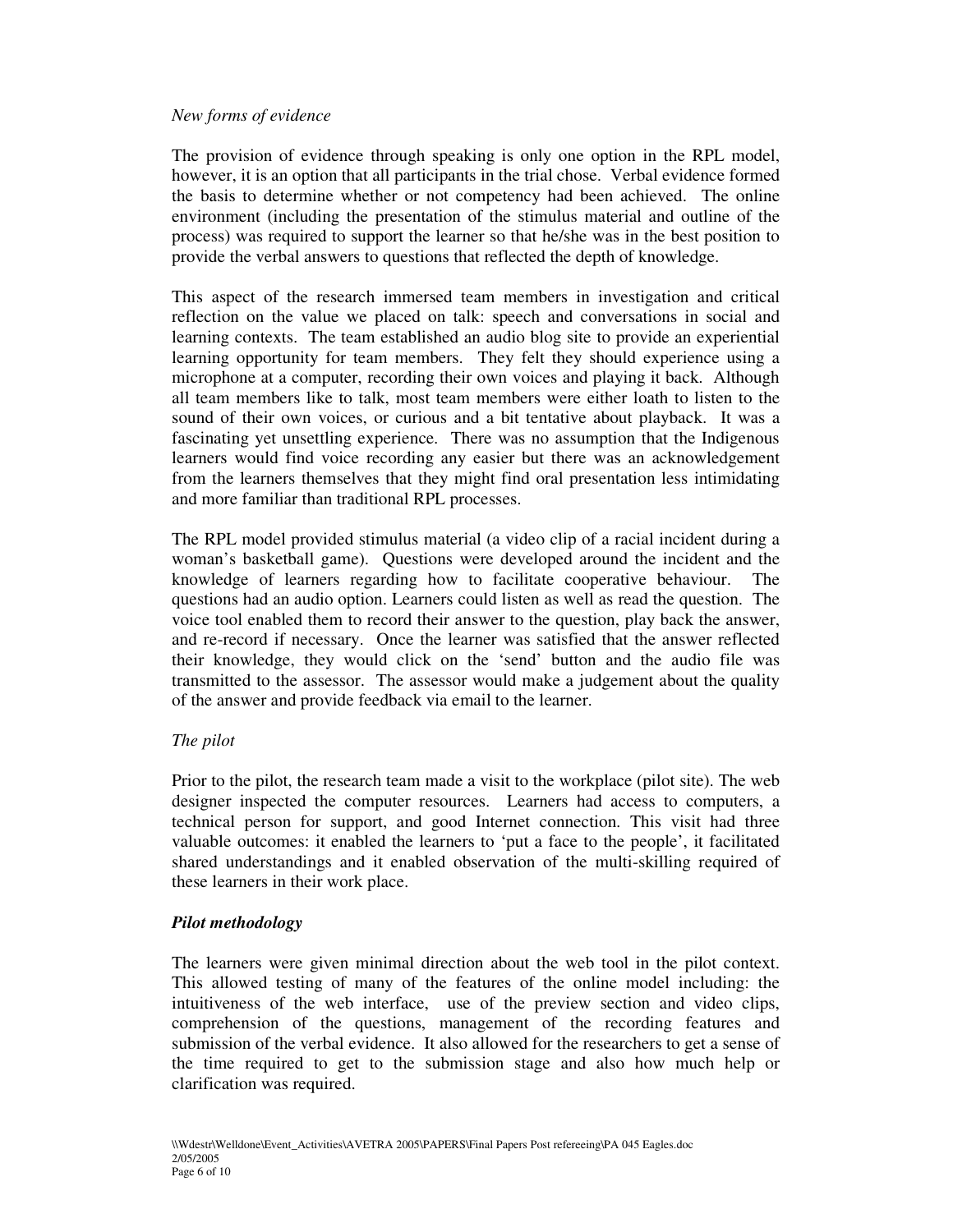Learners were provided with a quiet space where they could use the computer with the microphone connected. The web designer gave a brief introduction to the site. She made sure that the learner understood that the tool included a preview and a submission site, and that all information was available in both written and verbal forms. The learners were assured that one of the team was available if help was needed. They were advised they could begin when they were ready and that there were no time limits on recording and re- recording responses. The students needed no prompting to provide responses**.** This immediately suggested a satisfying and even pleasurable experience.

### *Feedback on the model*

After the student had completed the task or completed the preview, we invited them to talk about the experiences. There were 11 key aspects of the tool for which feedback was sought. These covered the familiarity of the learner with the technology and using it for training purposes, the ease of navigation and technical use of the site and the quality of engagement (cultural appropriateness and professional interest). The responses to these questions would provide preliminary information on the potential for providing a RPL model that would meet the objectives for being time-effective, flexible and culturally relevant. It was decided not to record learner responses to the evaluation questions since they had just been through a recording experience and the researchers were interested in obtaining the most spontaneous responses possible. To ensure that the responses were accurately recorded, they were fed back to the learners during the discussion and the two team members verified the written records with each other.

#### **Results and Discussion**

The responses to the model were overwhelmingly positive. The following responses have been selected as pertinent to the key objectives of streamlining the process and ensuring cultural relevance. These responses were amongst many identified through informal interview with the students, observation, and note swapping between the two researchers at the end of the day.

#### *Responses relating to streamlining the process and using the technology:*

The responses to the navigation were very positive. The learners were captivated by the video clips when they were introduced to the website, but the discussion/interview did not yield any specific insights into the use, appeal or content of the video clips.

The learners were relaxed about the voice recording. The different reactions we observed were fascinating. One learner, nervous and under a lot of pressure at work, did not want to listen to, or play back, her responses: *"I don't want to hear if I did, I'd go "arrrrgghh" and stop doing it. No way, no way!* "[that she would listen to the feedback of her responses or voice]. (Learner # 2). In this case the responses were spoken and immediately submitted. There was no re- recording or playback. This response demonstrates the ease of usage of the model and the potential for a streamlined process.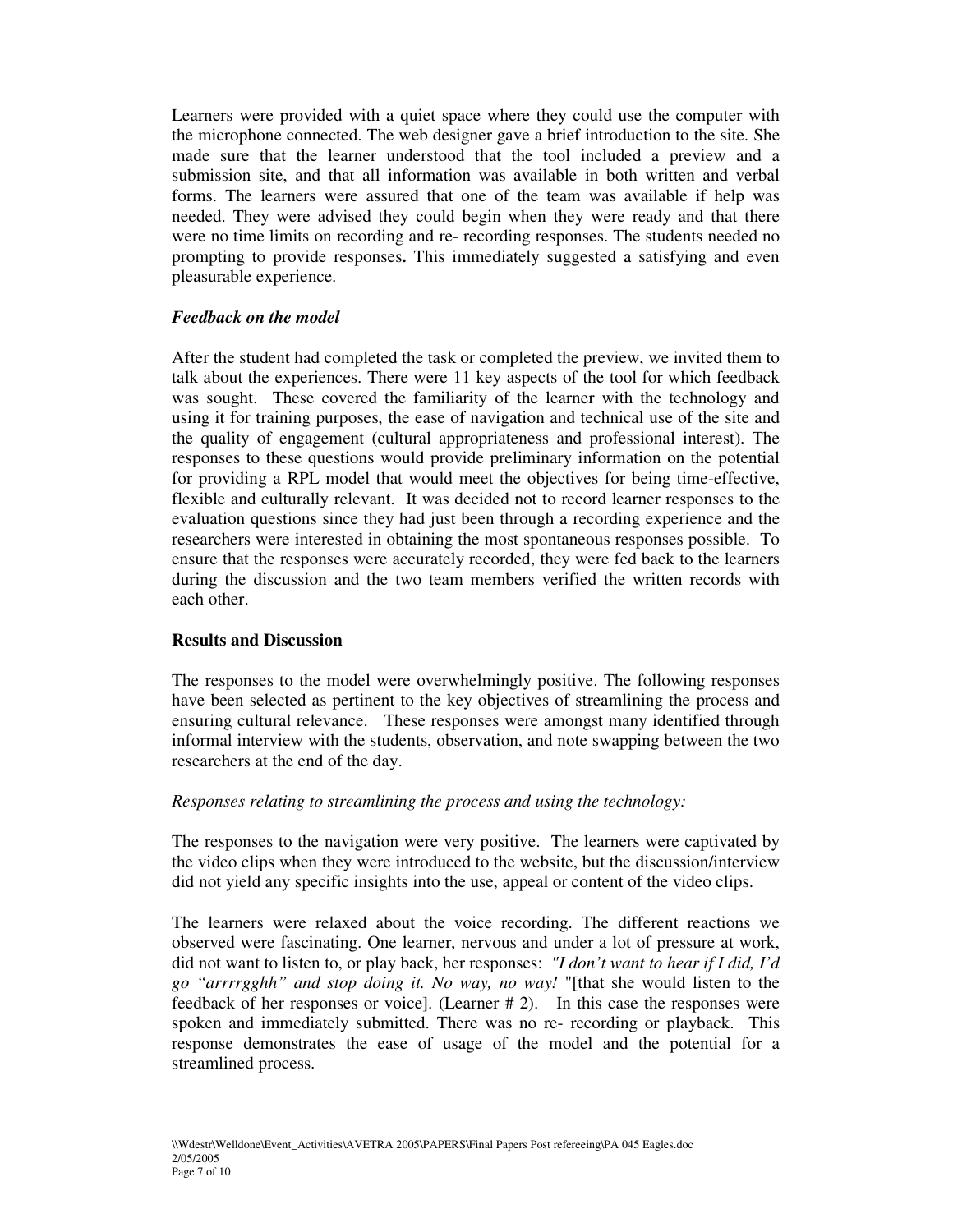Two of the students took advantage of the opportunities for critical reflection. One took the opportunity to prepare answers between the initial exposure to the questions and the time for submission of the response (which the asynchronous communication decision made easy). The next day she replayed her first answer and then recorded the answers in about an hour. This observation illustrates the benefits of the online model as described by Ally (2004), that learners have the opportunity to reflect and also have greater control over the learning (and presumably assessment) process. "It's *good cause you can erase stuff, but I realize now I needed to do a bit more work – taking the questions away, and I'll be better prepared".* (Learner # 1)

### *Responses relating to cultural relevance of the website:*

Students liked the introduction and welcome on the front page. This was illustrated by the comment: *"Loved goin'in, and the first thing you see is an Indigenous face. It's real cool…and loved that she said "deadly".* (Learner # 1). Students liked the look of the site. One commented immediately on the freedom of the bird sound, and another commented on the enjoyment of the emu feet in different places on the pages. Consultation with Indigenous communities was undertaken during each step of the development process. Each consultation yielded positive feedback about the look of the web interface. This consultative process increased the likelihood of a positive reception to the look of the web interface by the pilot group. Many researchers have argued the need for considering cultural backgrounds of learners to ensure culturally relevant computer-based learning (and assessment), (Lal, 2003).

### *Responses relating to submitting new forms of evidence:*

There were no problems with the comprehension of the questions. One of the applicants felt that the questions were so specific as to limit the chance to talk around the experiences and knowledge she had. With the questions based on the video clip situation, she seemed to experience some frustration that she could not open out the answers. On the other hand she also mentioned that the video clips provided an opportunity to reflect on that circumstance and the questions to enable her to make connections with other experiences and situations she had experienced in her work.

#### *"Number 11 was a great question. I need to know how they are presenting to you. A big thing is whether I know the person well enough. Huge with me. No two situations are the same"*. (Learner # 3)

A third learner utilised the capacity to re-record till a response they were happy with was achieved. Two of the learners completed the entire task and both took about an hour to submit the evidence, another indication of the potential for a streamlined process. There was variation in the use of written and spoken forms of the questions. One learner read the questions and did not use the spoken version at all. Another used the oral form to clarify the written form. The third played through all the oral questions and used these for the initial stimulus. The fourth played through the previews using both forms, but did not want to complete the submission at that time.

One of the learners was motivated after the initial trial with the tool to collect the written evidence he had and then to return to the website to complete what he felt he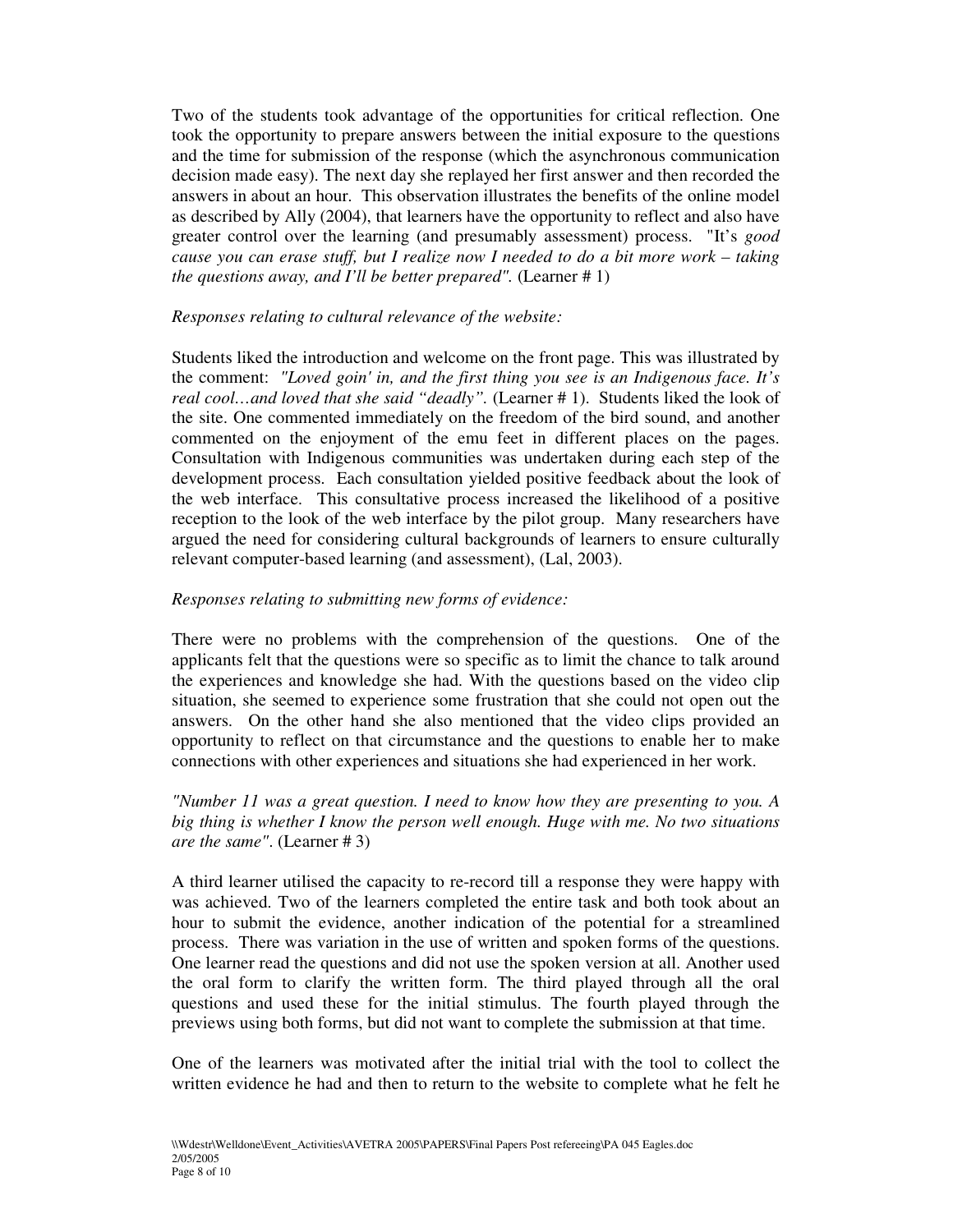could do better in a verbal submission. The potential to submit written evidence (electronically) was built into the web design. This provided options to the learners.

All learners liked the voice component. Two said it gave them a feeling of confidence. One student said she felt there was someone she could listen to if she needed. Students asked about where the information went. This lead to the decision to incorporate into the website an explanation of where the voice files went.

The comments and feedback from these interviews, as well as observation by the researchers of the learner interaction with the web interface, were used to refine the 'final model'. Further trialing would, no doubt, improve the model. Time restraints of the research did not allow for further development. It is clear from the responses of these learners that this model has significant potential to improve access to RPL for Indigenous people. It may well remove some of the barriers identified by Bowman et al (2003) for a range of learners.

#### **Conclusions**

Devising a streamlined, flexible, and culturally appropriate RPL model using online voice technology is possible. Although in its infancy in terms of trialling and evaluating, the model has potential to improve outcomes for some Indigenous peoples in VET. Early trials of the model suggest that through careful consultation around web design, the potential exists to better engage Indigenous learners in the RPL process and provide them with increased opportunities for achieving successful outcomes. Indications are that the use of online audio technology in the model increased the confidence of the learners in this trial. The Indigenous 'look' to the web interface appeared welcoming and the culturally appropriate video clip engaged the learners in the assessment process. The early success of preliminary trials suggests that the methodology used to develop the model may be the key to its positive reception. This methodology aligned closely to recommendations from *e-Learning for Aboriginal and Torres Strait Islander Learners* (ANTA 2003, p. 5), that "Indigenous people play a substantial role in developing the resource, Indigenous people, communities and organisations review and validate the resource and Indigenous people appear in the resource telling stories about themselves."

This model makes a significant contribution to the body of teaching and assessment practices that both recognise and cater for learning differences and preferences. The model is customisable and, therefore, not solely appropriate for Indigenous learners. The model can be used to assess learners with other backgrounds, experiences and capabilities. Inherent in the model is a flexibility that enables it to provide access across geographical distances where support from assessors is also available.

#### **Acknowledgments**

Australian Flexible Learning Framework, New Practices in Flexible Learning Mildura Aboriginal Corporation Ballarat and Districts Aboriginal Cooperative Local Aboriginal Education Consultative Group Victorian Aboriginal Education Association, Incorporated